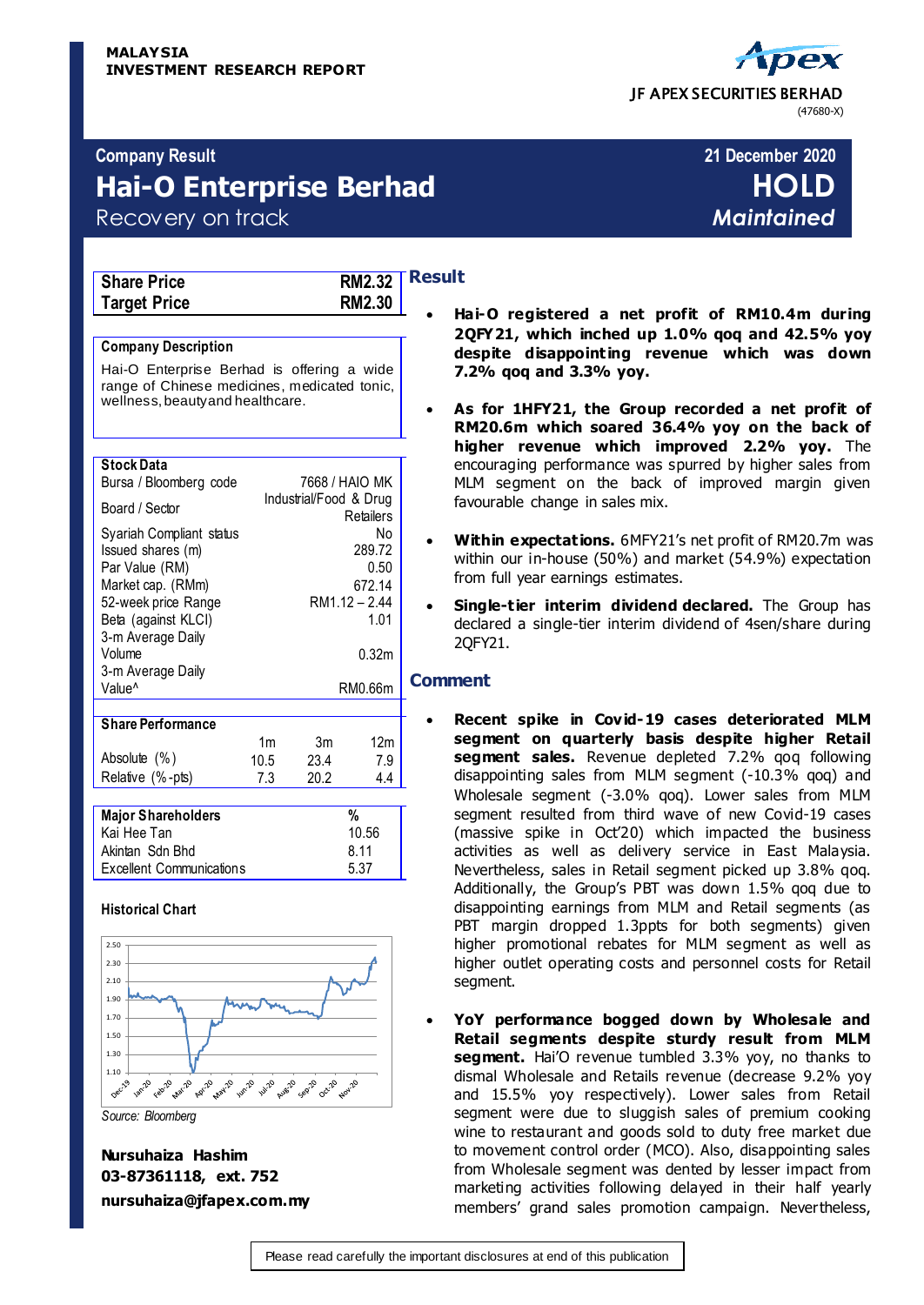PBT managed to escalate 41.4% yoy to 6.5ppts, thank to better margin in MLM and Wholesale segments (PBT margin rose 1.2ppts and 28.8ppts respectively).

- **Improving 1HFY21.** Cumulatively, Hai-O's 6MFY21 revenue and PBT increased 2.2% yoy and 37.8% yoy given better sales in MLM segment on the back of improved earnings from all segments. MLM segment rose 10.5% yoy banking on e-commerce and social media platforms, success of its "Duit Raya" sales campaign coupled with its local incentive trip campaign as well as better sales from its newly launched lady wear product ranges. Meanwhile, earnings were spurred by favourable change in sales mix in their MLM segment. Meanwhile earnings in Wholesale segment lifted by better cost optimization strategies, higher margins for Chinese medicated tonic and premium cooking wine, as well as a one-off gain from the disposal of vintage tea amounting to RM0.8m.
- **Brighter business outlook.** Looking forward, Hai-O is optimistic on their business outlook banking on recent developments on the vaccine as well as implementation of the PRIHATIN Supplementary Initiative Package from government to support businesses and households which could reduce the impact of Covid-19 pandemic. On the following quarter, management guided that new member recruitment for MLM segment will be offered with another attractive campaign, as an effort to attract membership. Also, the Group intends to continue with its monthly flash sales to boost the MLM's topline. Additionally, the Group will extend slimming lady wear series as well as repackaging and reformulation of several star products as strategies to widen and strengthen its product portfolio in tandem with current market trend. As for Wholesale and Retail divisions, both segments will leverage on upcoming Chinese New Year (CNY) festive season through massive campaign activities and conventional channel as well as e-market platforms. Overall, Hai-O is committed to emphasis on several strategies for their business such as cost-optimism strategies, re-strategize business plans as well as works toward digital and e-commerce platforms.

### **Earnings Outlook/Revision**

 **No change for our FY21F and FY22F earnings forecast.**

### **Valuation & Recommendation**

- **Maintain HOLD with an unchanged target price of RM2.30.** Our target price is based on P/E multiple of 15.9x FY22F EPS of 14.5sen, slightly higher than 3-year historical mean P/E of 15.4x. We believe worst is over for Hai-O and share price is well supported by its decent dividend yield of over 4% for FY22F.
- **Risks include:** 1) Higher-than-expected operating expenses (i.e. higher marketing and branding expenses) and 2) Lower-than-expected domestic spending due to higher cost of living. 3) COVID-19 pandemic weighed down overall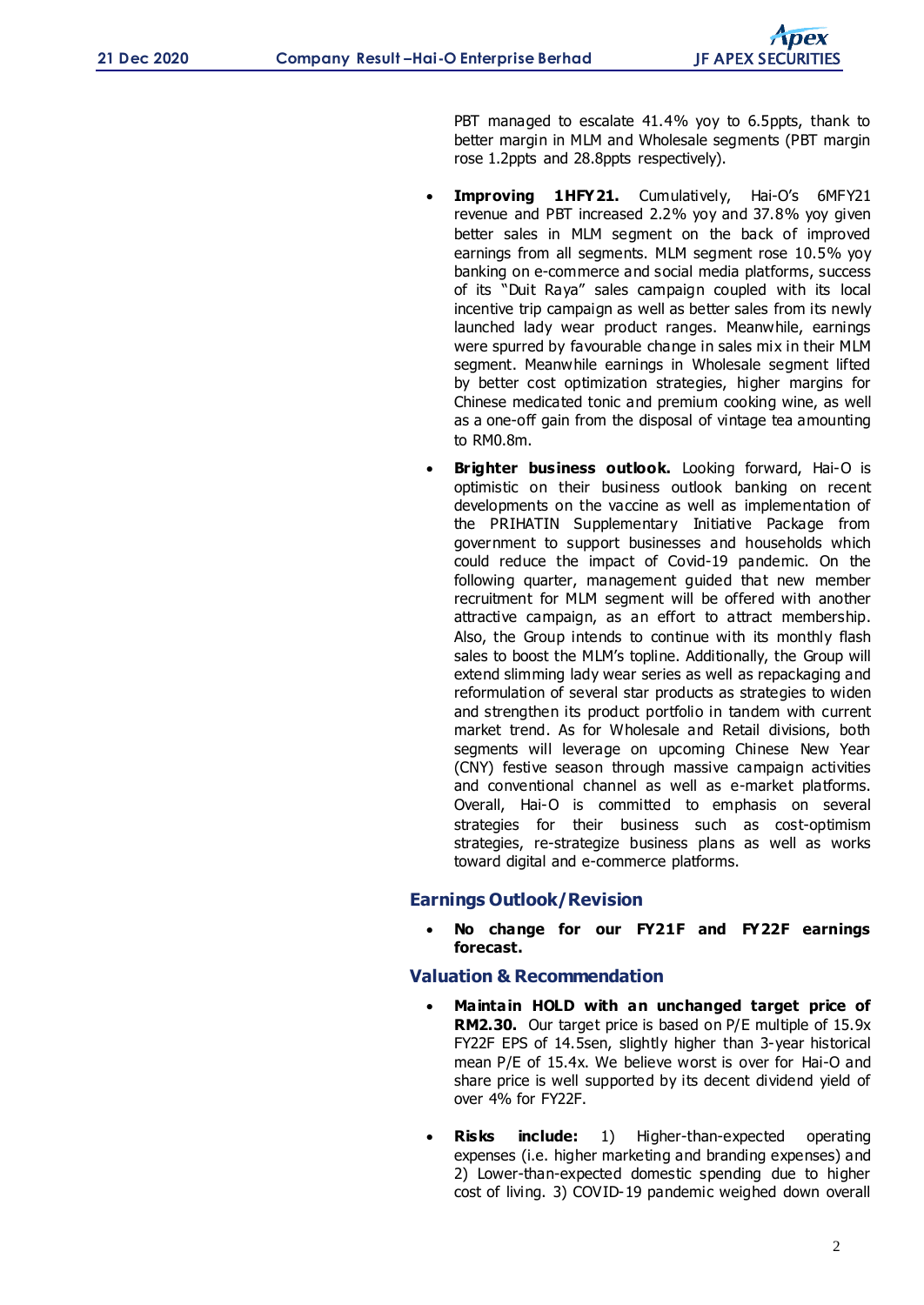business Group's performance.

### **Figure 1: Quarterly Figures**

| Year ended 30 April | 2QFY21 |       | 1QFY21 2QFY20 | QoQ     | YoY     | 6MFY21 | 6MFY20 | YoY   |
|---------------------|--------|-------|---------------|---------|---------|--------|--------|-------|
|                     | RM'm   | RM'm  | RM'm          | %       | %       | RM'm   | RM'm   | %     |
| Revenue             | 66.1   | 71.2  | 68.4          | $-7.2%$ | $-3.3%$ | 137.4  | 134.5  | 2.2%  |
| Gross profit        | 26.1   | 26.1  | 24.1          | 0.0%    | 8.5%    | 52.3   | 49.2   | 6.2%  |
| Operating profit    | 13.5   | 13.5  | 9.4           | 0.0%    | 44.0%   | 27.0   | 19.4   | 39.5% |
| <b>PBT</b>          | 13.5   | 13.7  | 9.5           | $-1.5%$ | 41.4%   | 27.2   | 19.7   | 37.8% |
| <b>PAT</b>          | 10.2   | 10.2  | 7.3           | 0.0%    | 39.7%   | 20.4   | 14.8   | 37.6% |
| Net profit          | 10.4   | 10.3  | 7.3           | 1.0%    | 42.5%   | 20.6   | 15.1   | 36.4% |
| Margin (%)          |        |       |               | ppts    | ppts    |        |        | ppts  |
| Gross profit margin | 39.5%  | 36.7% | 35.2%         | 2.8     | 4.3     | 38.1%  | 36.6%  | 1.4   |
| <b>EBIT margin</b>  | 20.4%  | 19.0% | 13.7%         | 1.5     | 6.7     | 19.7%  | 14.4%  | 5.3   |
| PBT margin          | 20.4%  | 19.2% | 14.0%         | 1.2     | 6.5     | 19.8%  | 14.7%  | 5.1   |
| PAT margin          | 15.4%  | 14.3% | 10.7%         | 1.1     | 4.8     | 14.8%  | 11.0%  | 3.8   |
| Net profit margin   | 15.7%  | 14.5% | 10.7%         | 1.3     | 5.1     | 15.0%  | 11.2%  | 3.8   |

Source: Company, JF Apex

### **Figure 2: Revenue and PBT by division**

| Year ended 30 April | 2QFY21                   | 1QFY21 | 2QFY20 | QoQ      | YoY      | 6MFY21 | 6MFY20  | YoY       |
|---------------------|--------------------------|--------|--------|----------|----------|--------|---------|-----------|
|                     | RM'm                     | RM'm   | RM'm   | %        | %        | RM'm   | RM'm    | %         |
| Revenue             |                          |        |        |          |          |        |         |           |
| MLM division        | 44.2                     | 49.3   | 42.6   | $-10.3%$ | 3.8%     | 93.5   | 84.6    | 10.5%     |
| Wholesale division  | 12.8                     | 13.2   | 14.1   | $-3.0%$  | $-9.2%$  | 26.0   | 28.9    | $-10.0\%$ |
| Retail division     | 8.2                      | 7.9    | 9.7    | 3.8%     | $-15.5%$ | 16.1   | 17.8    | $-9.6%$   |
| <b>PBT</b>          |                          |        |        |          |          |        |         |           |
| MLM division        | 8.4                      | 10.0   | 7.6    | $-16.0%$ | 10.5%    | 18.3   | 14.9    | 22.8%     |
| Wholesale division  | 4.6                      | 2.9    | 1.0    | 58.6%    | 360.0%   | 7.1    | 2.7     | 163.0%    |
| Retail division     | $\overline{\phantom{a}}$ | 0.1    | 0.2    | N/A      | N/A      | 0.1    | (0.1)   | N/A       |
|                     |                          |        |        |          |          |        |         |           |
| PBT margin (%)      |                          |        |        | ppts     | ppts     |        |         |           |
| MLM division        | 19.0%                    | 20.3%  | 17.8%  | $-1.3$   | 1.2      | 19.6%  | 17.6%   | 2.0       |
| Wholesale division  | 35.9%                    | 22.0%  | 7.1%   | 14       | 28.8     | 27.3%  | 9.3%    | 18.0      |
| Retail division     | 0.0%                     | 1.3%   | 2.1%   | $-1.3$   | $-2.1$   | 0.6%   | $-0.6%$ | 1.2       |

Source: Company, JF Apex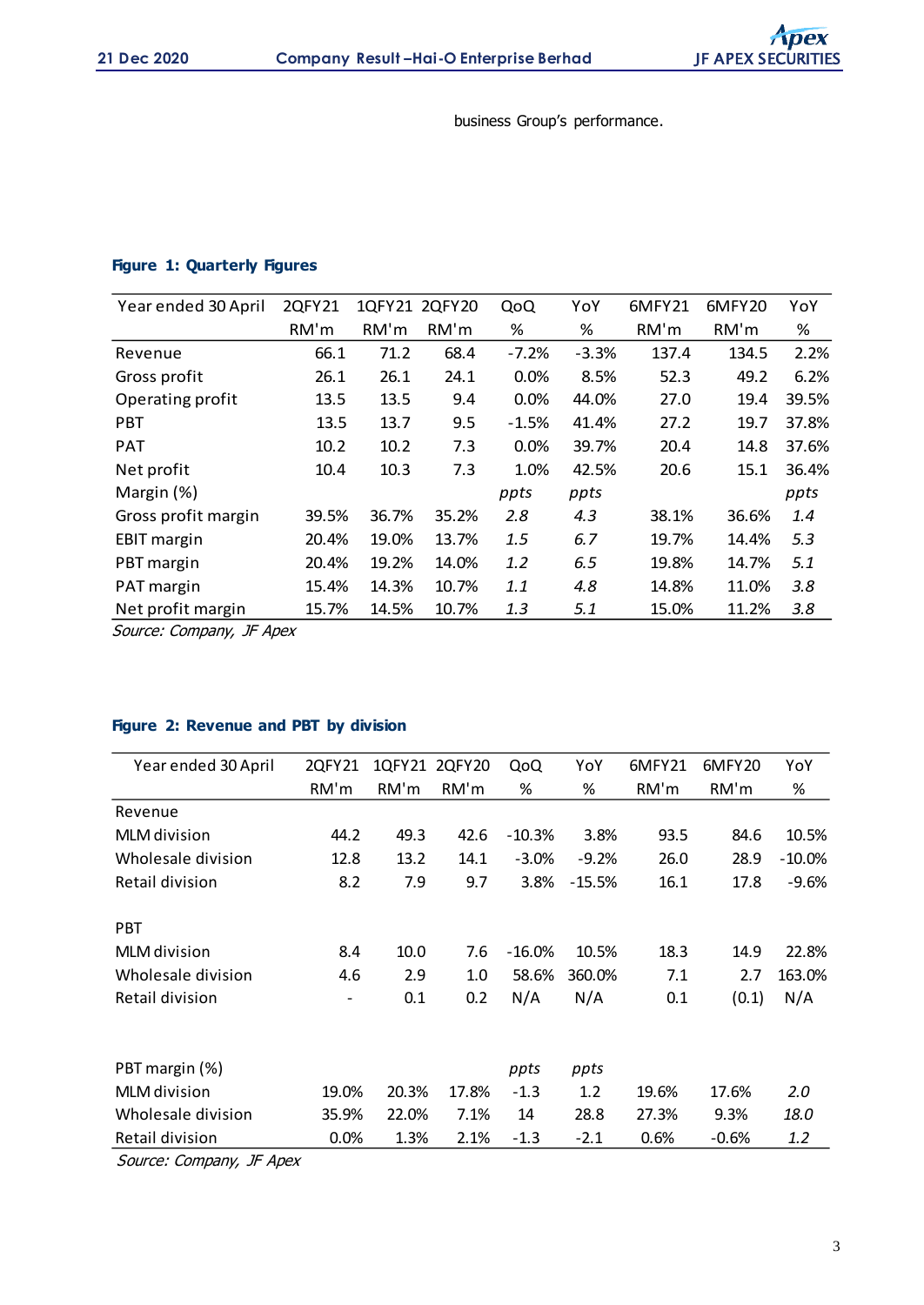## **Figure 3: Financial Summary**

| Year ended 30 April | <b>FY17</b> | <b>FY18</b> | <b>FY19</b> | <b>FY20</b> | FY21F      | FY22F      |
|---------------------|-------------|-------------|-------------|-------------|------------|------------|
|                     | <b>RMm</b>  | <b>RMm</b>  | <b>RMm</b>  | <b>RMm</b>  | <b>RMm</b> | <b>RMm</b> |
| Revenue             | 404.0       | 461.8       | 328.4       | 255.2       | 269.8      | 276.9      |
| Gross profit        | 132.9       | 162.2       | 126.2       | 99.4        | 109.8      | 114.9      |
| Operating profit    | 77.3        | 97.6        | 62.2        | 41.0        | 50.6       | 54.9       |
| <b>PBT</b>          | 78.1        | 99.0        | 63.4        | 41.6        | 51.2       | 55.4       |
| <b>PAT</b>          | 59.2        | 75.1        | 47.5        | 32.3        | 41.2       | 43.4       |
| Net profit          | 59.3        | 75.4        | 47.7        | 32.6        | 41.4       | 43.6       |
| Margin (%)          |             |             |             |             |            |            |
| Gross profit margin | 32.9%       | 35.1%       | 38.4%       | 38.9%       | 40.7%      | 41.5%      |
| Operating profit    | 19.1%       | 21.1%       | 18.9%       | 16.1%       | 18.7%      | 19.8%      |
| PBT margin          | 19.3%       | 21.4%       | 19.3%       | 16.3%       | 19.0%      | 20.0%      |
| PAT margin          | 14.7%       | 16.3%       | 14.4%       | 12.7%       | 15.3%      | 15.7%      |
| Net profit margin   | 14.7%       | 16.3%       | 14.5%       | 12.8%       | 15.3%      | 15.7%      |
| Growth (%)          |             |             |             |             |            |            |
| Revenue growth      | 35.7%       | 14.3%       | $-28.9%$    | $-22.3%$    | 5.7%       | 2.6%       |
| Gross Profit growth | 31.0%       | 22.1%       | $-22.2%$    | $-21.2%$    | 10.4%      | 4.7%       |
| PBT growth          | 59.2%       | 26.8%       | $-36.0%$    | $-34.3%$    | 23.0%      | 8.3%       |
| PAT growth          | 61.9%       | 26.9%       | $-36.8%$    | $-31.9%$    | 27.5%      | 5.4%       |
| Net profit growth   | 63.1%       | 27.2%       | $-36.7%$    | $-31.7%$    | 26.9%      | 5.4%       |
|                     |             |             |             |             |            |            |
| Net gearing         | Net cash    | Net cash    | Net cash    | Net cash    | Net cash   | Net cash   |
| <b>ROA</b>          | 16.3%       | 19.0%       | 13.1%       | 8.9%        | 8.0%       | 10.0%      |
| <b>ROE</b>          | 20.0%       | 23.6%       | 14.9%       | 10.4%       | 10.0%      | 12.0%      |
| EPS (sen)           | 19.7        | 25.1        | 15.9        | 10.7        | 13.8       | 14.5       |
| P/E                 | 0.12        | 0.09        | 0.15        | 0.22        | 0.17       | 0.16       |
| DPS (sen)           | 0.16        | 0.20        | 0.13        | 0.10        | 0.09       | 0.10       |
| Dividend Payout     | 0.8%        | 0.8%        | 0.8%        | 0.9%        | 0.7%       | 0.7%       |
| Dividend yield (%)  | 6.9%        | 8.6%        | 5.6%        | 4.3%        | 3.9%       | 4.3%       |

Source: Company, JF Apex